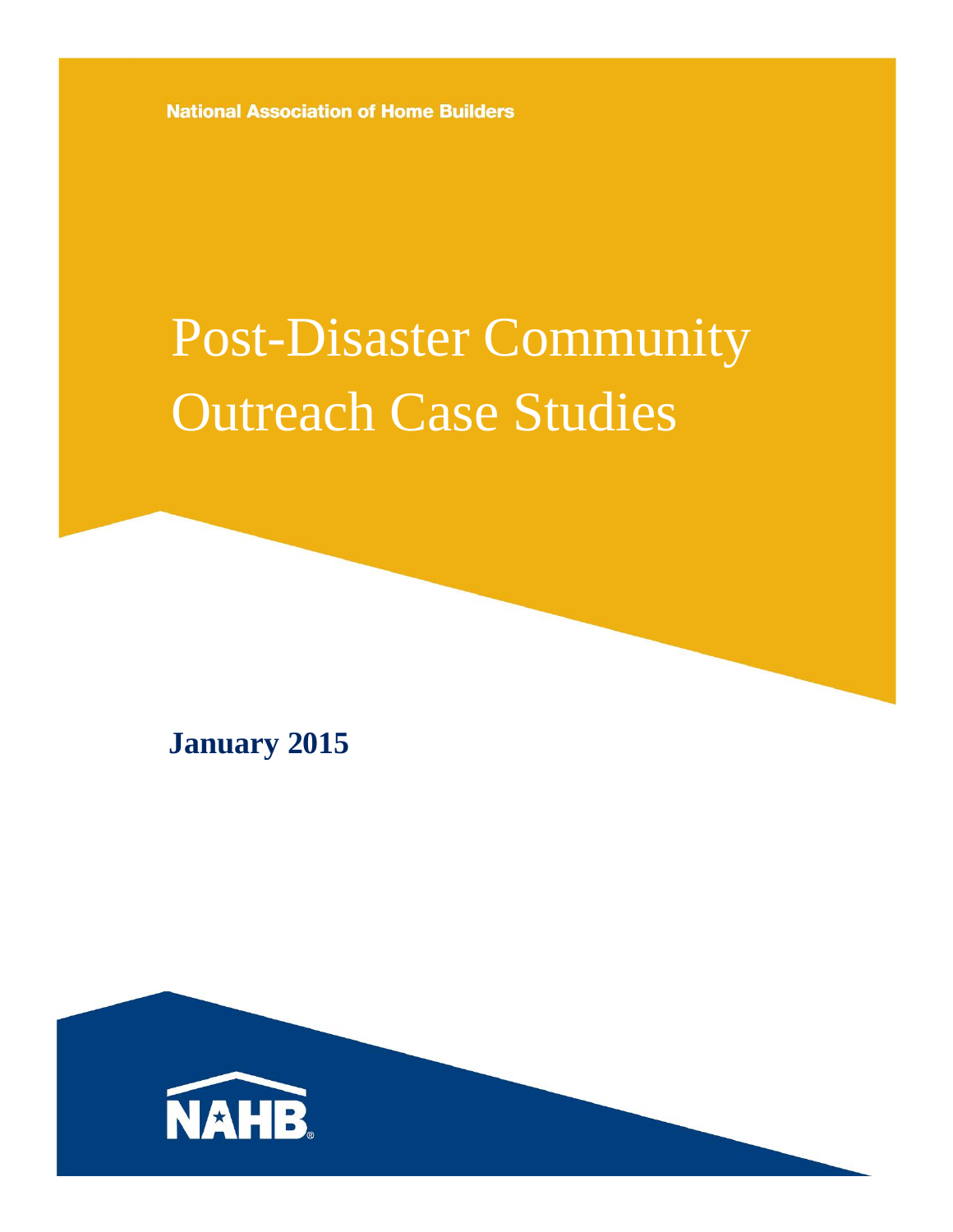### **Table of Contents**

#### **Case Studies**

#### **Tools & Resources**

### **Contributors**

Crystal Harrington, Executive Officer, Home Builders Association of Southwest Missouri Jon Samson, Executive Vice President, Greater Fort Worth Builders Association, Texas Kathey Comer, Executive Vice President<sup>[1](#page-1-0)</sup>, Home Builders Association of Greater Austin, Texas Shannon Affholter, Executive Director, Master Builders Association of King and Snohomish Counties, Washington

### **Introduction**

 $\overline{\phantom{a}}$ 

Natural disasters can strike anywhere at any time and can have devastating effects on a community and its residents. As a community recovers and works to rebuild after such an event, the local home builders association can offer information, assistance and resources in the process. Because our members understand home building, HBAs have an opportunity to demonstrate how much their members care about, and are needed, in their communities.

This document is a compilation of case studies based on the real experiences of four HBA leaders who were faced with a natural disaster in their hometowns. They discuss their disaster recovery plans and efforts; how they managed the HBAs involvement; the challenges they faced; and what the experience taught them. HBAs confronted with similar circumstances are encouraged to use this document as a community outreach and public relations resource.

<span id="page-1-0"></span><sup>1</sup> *Comer is the former executive officer of the HBA of Greater Austin. She served from November 2012-October 2014.*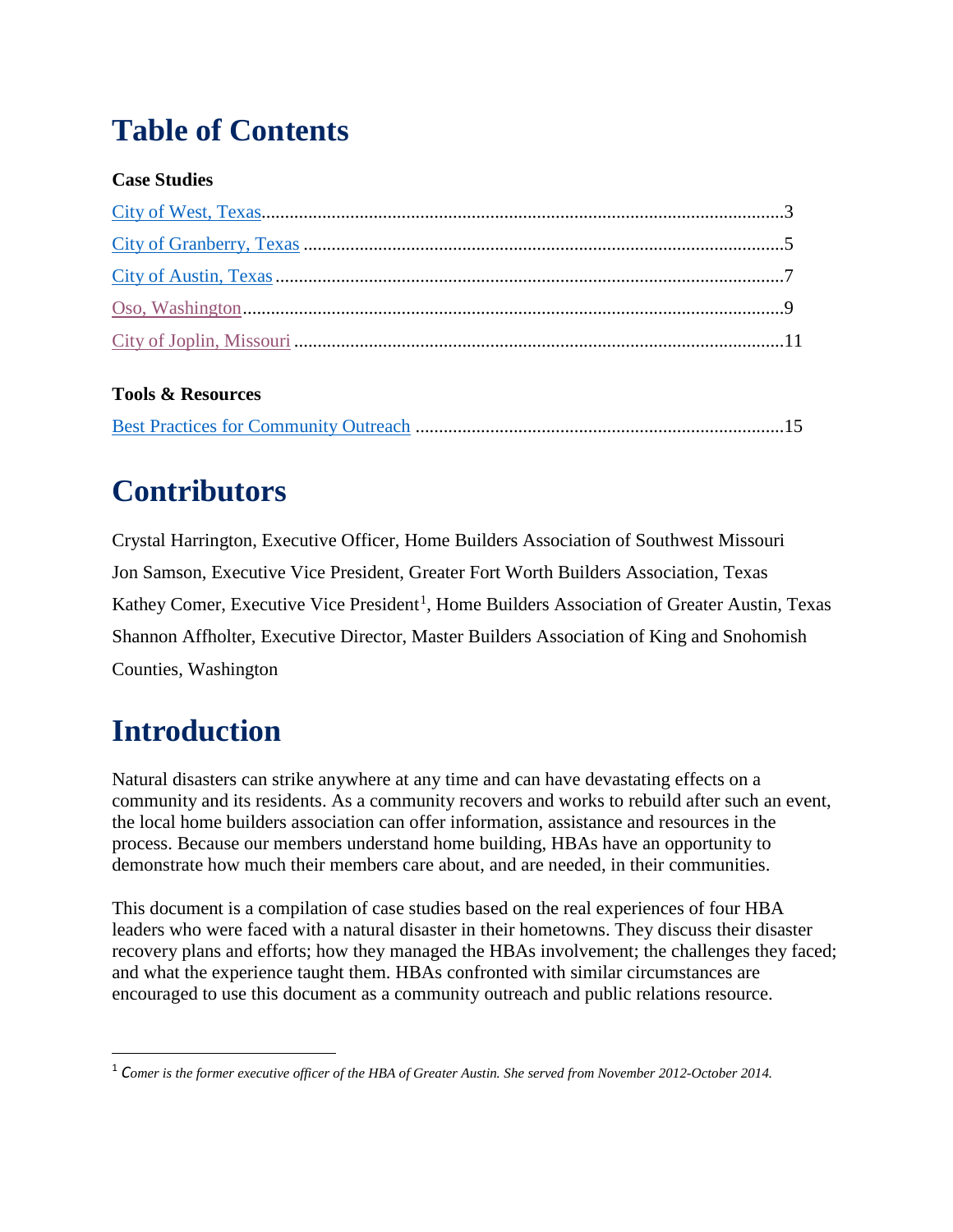### <span id="page-2-0"></span>**City of West, Texas**

#### **Background**

In April 2013, an ammonium nitrate explosion occurred at the West Fertilizer Company storage and distribution facility in West, a small city 18 miles north of Waco. Emergency services personnel were responding to a fire at the facility when the explosion occurred.

The explosion killed 15 people, including 10 first responders and two civilians who had volunteered to fight the fire. An additional 200 people were injured and 60 others were listed as missing. More than 150 homes and business were destroyed or damaged by the explosion, including a nursing home and high school.

Texas Gov. Rick Perry declared McLennan County a disaster area and President Obama issued an emergency declaration, which allowed federal aid to supplement state and local response efforts.

West is a very small rural community. Most of the city's residents have lived there all of their lives; a majority have never built or bought a home. In many instances, the residents who lost their homes had difficulty processing the destruction caused to the homes they'd always lived in and were unsure of how to move forward, said Kathey Comer, executive officer of the HBA of Greater Austin. City officials struggled as well. Because of the locality's size, there were very few codes and ordinances in place. Additionally, the area's permitting structure was rural so it was unclear as to how best to proceed.

#### **HBA Involvement**

Builders associated with the Heart of Texas Builders Association (HOTBA), the HBA of Greater Austin and others immediately began assisting residents in West in the aftermath of the explosion. They made themselves available to volunteer time, product and expertise to get the city's residents back on their feet.

The HOTBA held a town hall meeting with state and local city officials, lenders, insurance carriers, the Federal Emergency Management Agency (FEMA), the Small Business Association (SBA), the state department of insurance and other resource agencies and organizations people would need to put lives back together.

Due to the influx of support, it became immediately evident that the HBA needed to set up a 501 501(c)3 to manage the donations. The Texas Builders Foundation stepped up, and offered to serve as that conduit.

The HOTBA also spearheaded efforts to help city staff draft, update and refine its codes and ordinances so that the city could begin to rebuild.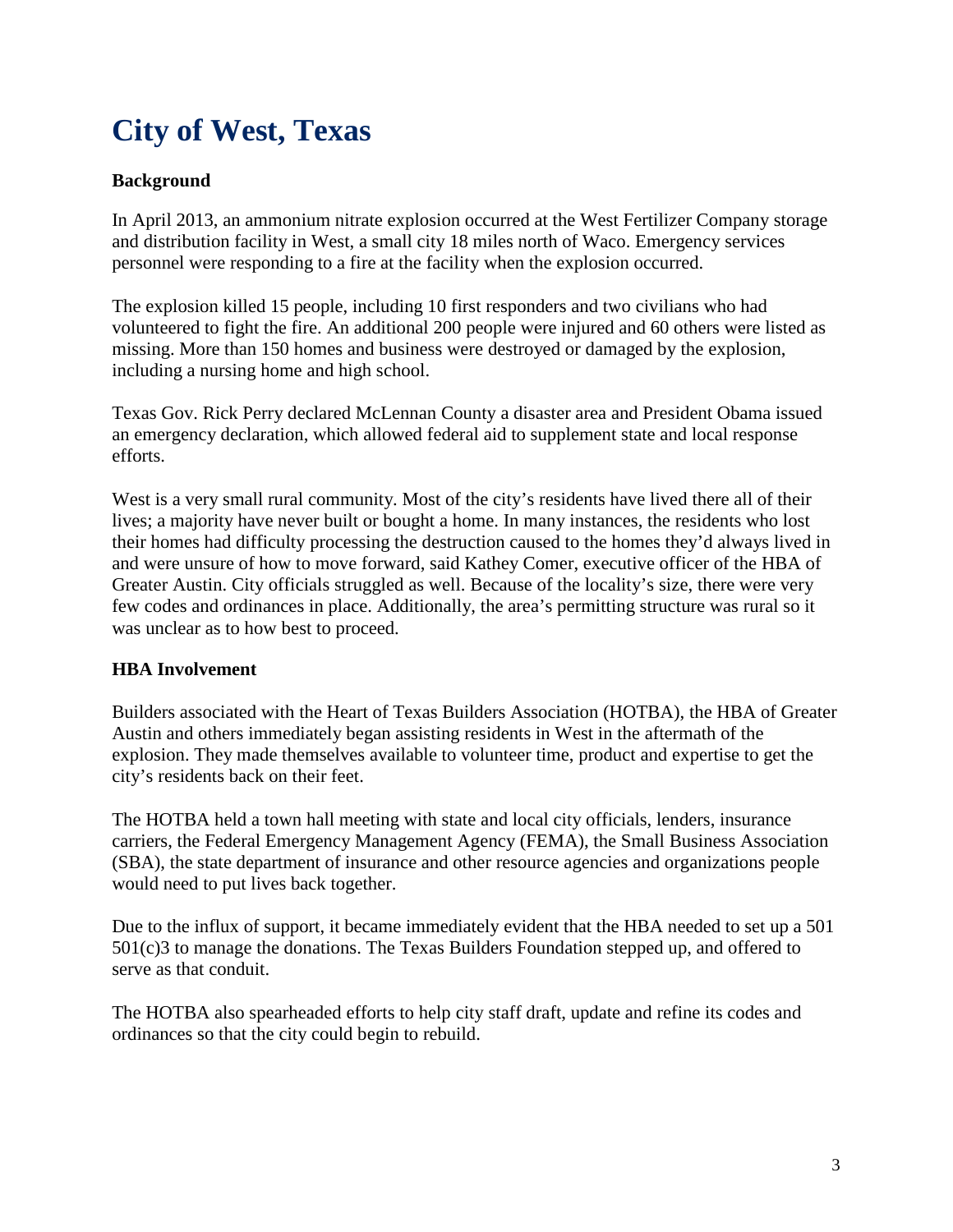#### **Results**

In the process of assisting home owners and city officials, the team of HBAs amassed a large amount of information and realized how useful it would be to others in similar situations. The group compiled the information and made it available on the [state website](http://www.texasbuilders.org/rebuilding-resources.html?searched=disaster&highlight=ajaxSearch_highlight+ajaxSearch_highlight1) and the City of West website so that others could access it anytime.

They also targeted the area's building associations and made a statewide plea for contributions. Ultimately, the HBA team collected enough monetary and product donations to build a new home for one elderly woman who had lost everything.

#### **Challenges Experienced**

The small city found that one their biggest challenges wasn't in getting companies to make inkind donations, like lumber and equipment. Their problem was finding qualified drivers and operators for the equipment.

"We had backhoes, skip loaders and other equipment used to remove debris, but we didn't have any qualified operators," said Jon Samson, Fort Worth's executive vice president. "In a small community, they're not going to have enough qualified operators to get in and get the area cleaned up."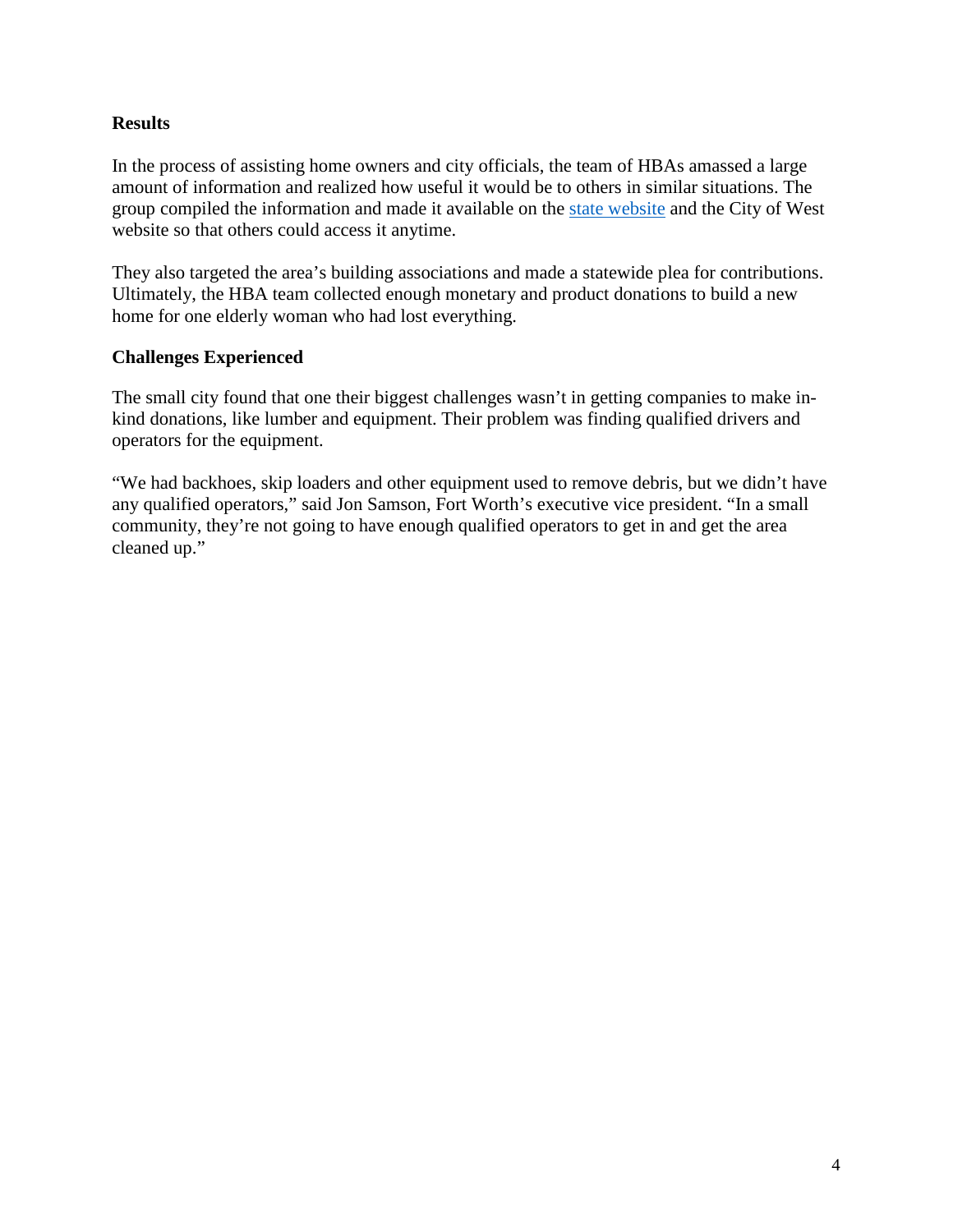### <span id="page-4-0"></span>**City of Granbury, Texas**

#### **Background**

At the end of April 2013, a Category 4 tornado hit Granbury, a small city about 40 miles southwest of Fort Worth. The tornado killed six people; an additional 54 people were injured. The storm damaged or destroyed more than 100 homes in the area. Most of these were built by Habitat for Humanity and located in the Rancho Brazos Estates neighborhood.

The National Weather Service estimated tornado wind speeds between 166 and 200 mph. News reports described the remains of the neighborhoods as unrecognizable; many homes were ripped from foundations, strewn about the area and reduced to rubble.

#### **HBA Involvement**

Jon Samson, executive vice president of the Greater Fort Worth Builders Association, said the HBA already had press releases staged and ready to go in the case of a natural disaster because they've had so many tornadoes come through in the past. The press releases focused on topics such as home building, contractor selection and insurance collection, he said.

Because Granbury did not meet the requirements for federal aid, the community had to rely on private funding and resources to rebuild. The HBA offered its help; and a number of members also made donations to Habitat for Humanity.

#### **Challenges Experienced**

A large number of the affected properties, especially the ones with significant damage or the ones listed as total losses, were not owner occupied. The majority of these had sublease agreements in place and many residents did not know what their next steps should be.

So the HBA assembled a town hall meeting and panel to answer any home building, finance, legal or insurance-related questions residents may have had.

"We went into it with the impression that people needed information on how to rebuild and where to start," Samson said. "However, what we found was that the audience that would've been ideal for that kind of discussion was not the audience we had."

In fact, the HBA noted three separate sets of individuals affected by the disaster:

- home owners with insurance, and access to information and resources, financial liquidity or resources in the community to rely on for shelter, such as family or friends
- residents who had some insurance or inadequate coverage, and limited access to additional resources
- residents with no insurance or access to resources of any kind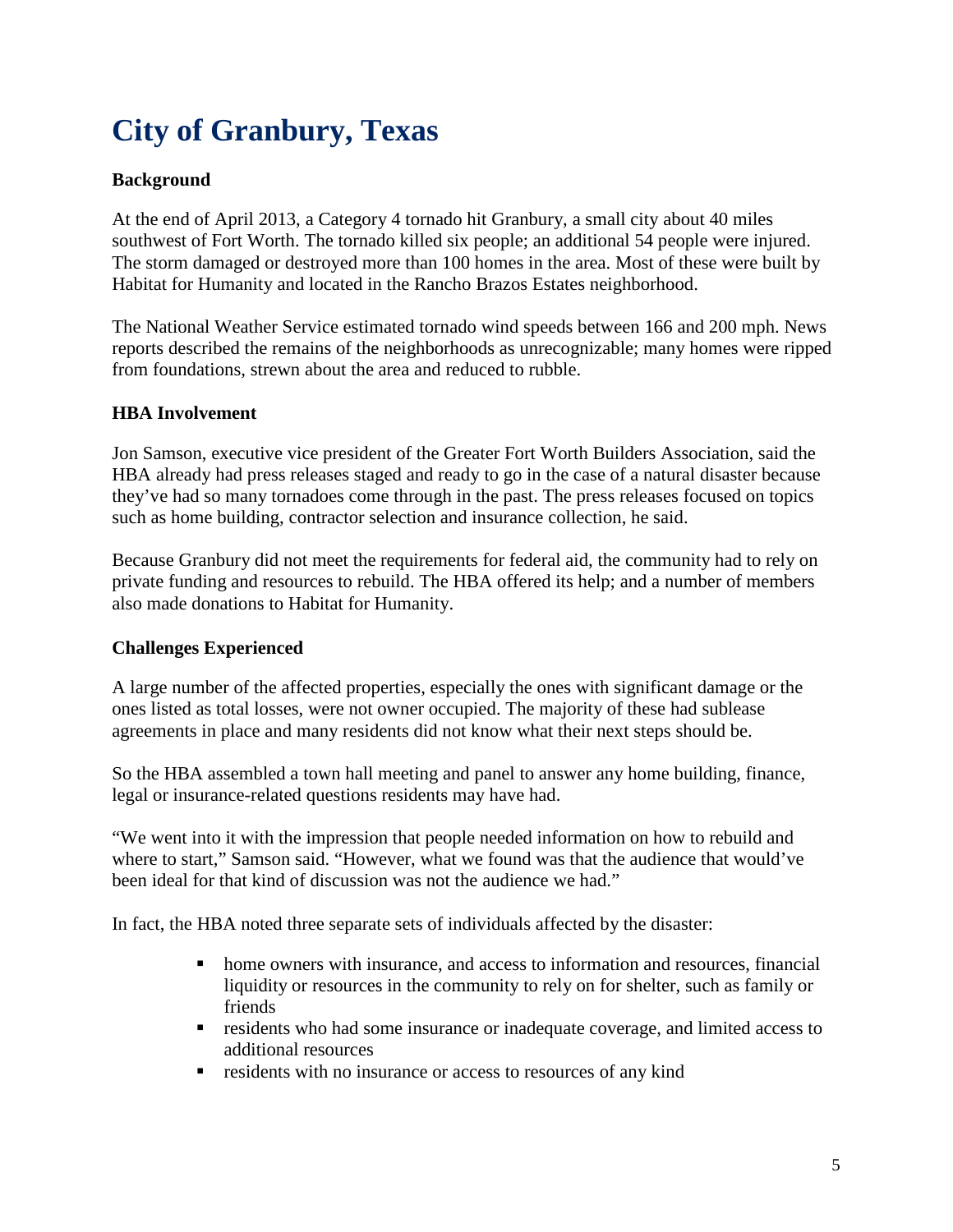Many of the residents in this situation fell into the latter two categories, and the HBA spent significant time working to educate them and directing them to shelters and other resources.

Although staff anticipated some language barriers, the HBA found assisting the largely rural, Spanish-speaking community especially challenging. Cultural nuances, like fear of speaking with or dealing with local officials, and lack of access to information related to home building matters (e.g., insurance, contracts) served to compound matters greatly.

#### **Lessons Learned**

Samson said that one of the most important things that helped them get through such a tough time is truly understanding what the HBA's role was and how they fit into the recovery aspect. "Our primary function was to get people the information they needed, and access to the resources that would help them," he said.

Samson said that an HBA's primary focus should be to consolidate access to information and resources, such as where a consumer who has been affected can go to learn about things such as insurance requirements and getting access to FEMA. HBAs should then determine how they can help rebuild the community and influence involvement from some of its stakeholders.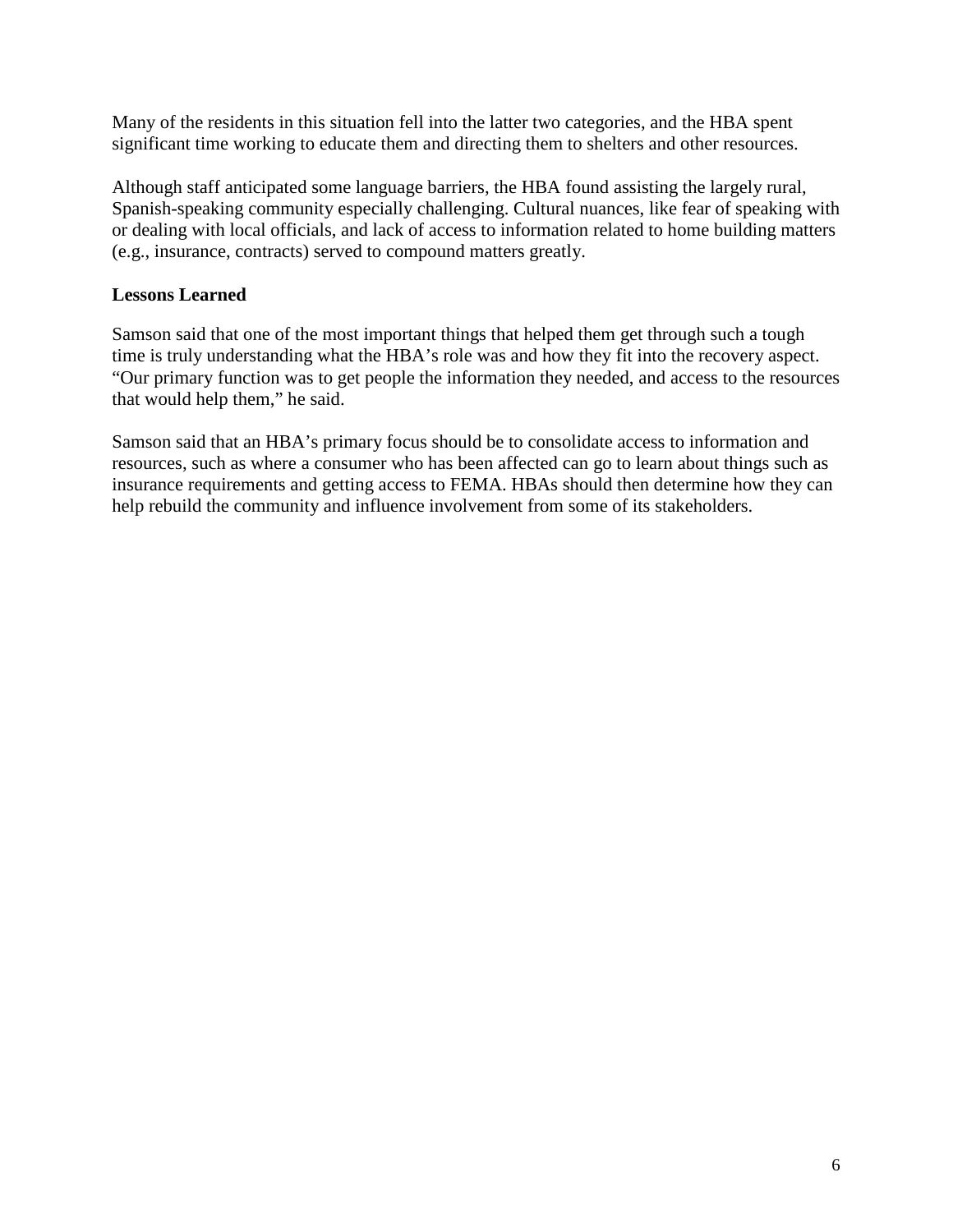### <span id="page-6-0"></span>**City of Austin, Texas**

#### **Background**

On Halloween 2013, Austin suffered a record-breaking flood that killed five people, included a mother and her eight-month-old son who were both swept away in the mother's car. Heavy rain across central Texas swelled rivers and creeks and triggered flash floods across the region, which had been dealing with a long-standing drought. There were 1,100 houses in the floodplain. Almost all of them sustained damage; 700 sustained significant damage and 89 families lost everything.

FEMA determined that the area was a disaster area, but the number or homes damaged or destroyed were just under the agency's limit of 850 or more. As a result, financial assistance was not made available to residents.

#### **HBA Involvement**

Kathey Comer, the former executive officer of the HBA of Greater Austin, said that the HBA quickly realized that they could not be everything to everybody. The HBA set up a planning meeting with the local and state builders associations, state representatives, county officials, Habitat for Humanity and other representatives of the housing industry and put together a task force to determine what could be done most quickly and most effectively.

"We determined what niche we needed to fill and reached out to other organizations, such as the Red Cross, so as not to duplicate efforts unnecessarily," Comer said. "We worked hard to engage partners and let every partner do what they do best, because that's very easy to do in a situation like that."

Ultimately, the HBA decided to solicit money and products to help the people in the most critical need, which included people who had lost everything and had no insurance. The state HBA offered to set up a 501(c)3 when the Austin HBA began to get calls from members and other builders who wanted to donate products and services for the recovery efforts. Habitat for Humanity offered to hold the items received at their local ReStore.

#### **Challenges Experienced**

Austin suffered part of the damage caused by the flood; and residents in nearby Travis County sustained the rest. Because the damage was split between two neighboring localities, uniting recovery efforts across two jurisdictions became a "horrific" task, Comer said.

"What was available in one area, was not available in the other. Everyone was waiting on FEMA to come in and help, and when they did, we were all amazed that help was not available for people to repair or rebuild their homes," she said. "There were a lot of frightened and angry people who had lost everything being told that there was no funding available to them."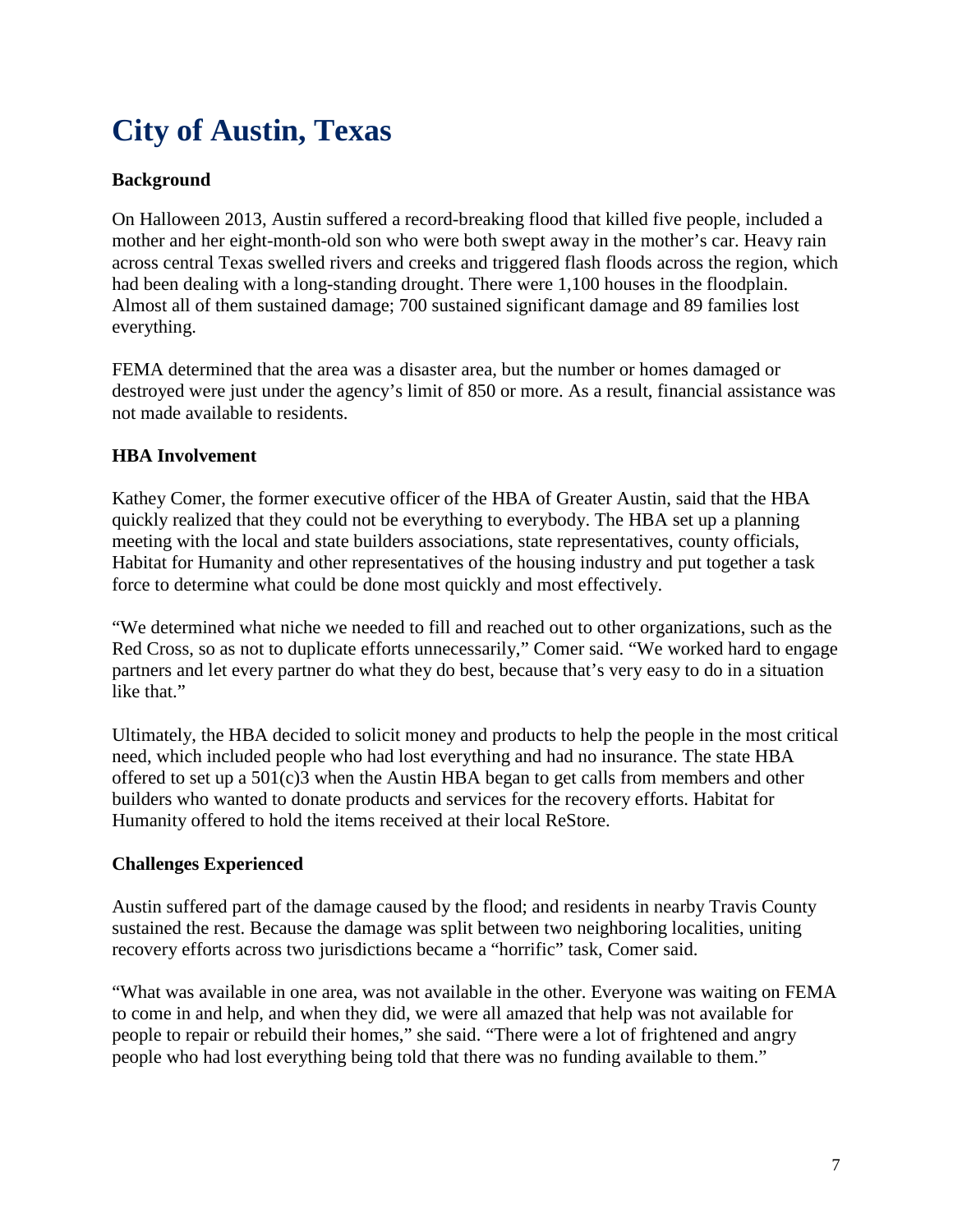In addition, those who needed the most help with rebuilding were people living in multigenerational homes with no experience with building or remodeling their homes.

#### **Lessons Learned**

The demographics of the affected residents played a major role in the way recovery efforts were handled. A majority of the home owners in the flood plain were well educated, affluent with significant mobility, and almost all of them had insurance. However, many others came from low-income households without insurance.

Information, education and resources for the two distinctive groups had to be pulled together and varied based on each community's differing needs. Most of the lower-income residents also did not speak English, so materials had to be translated into Spanish for them.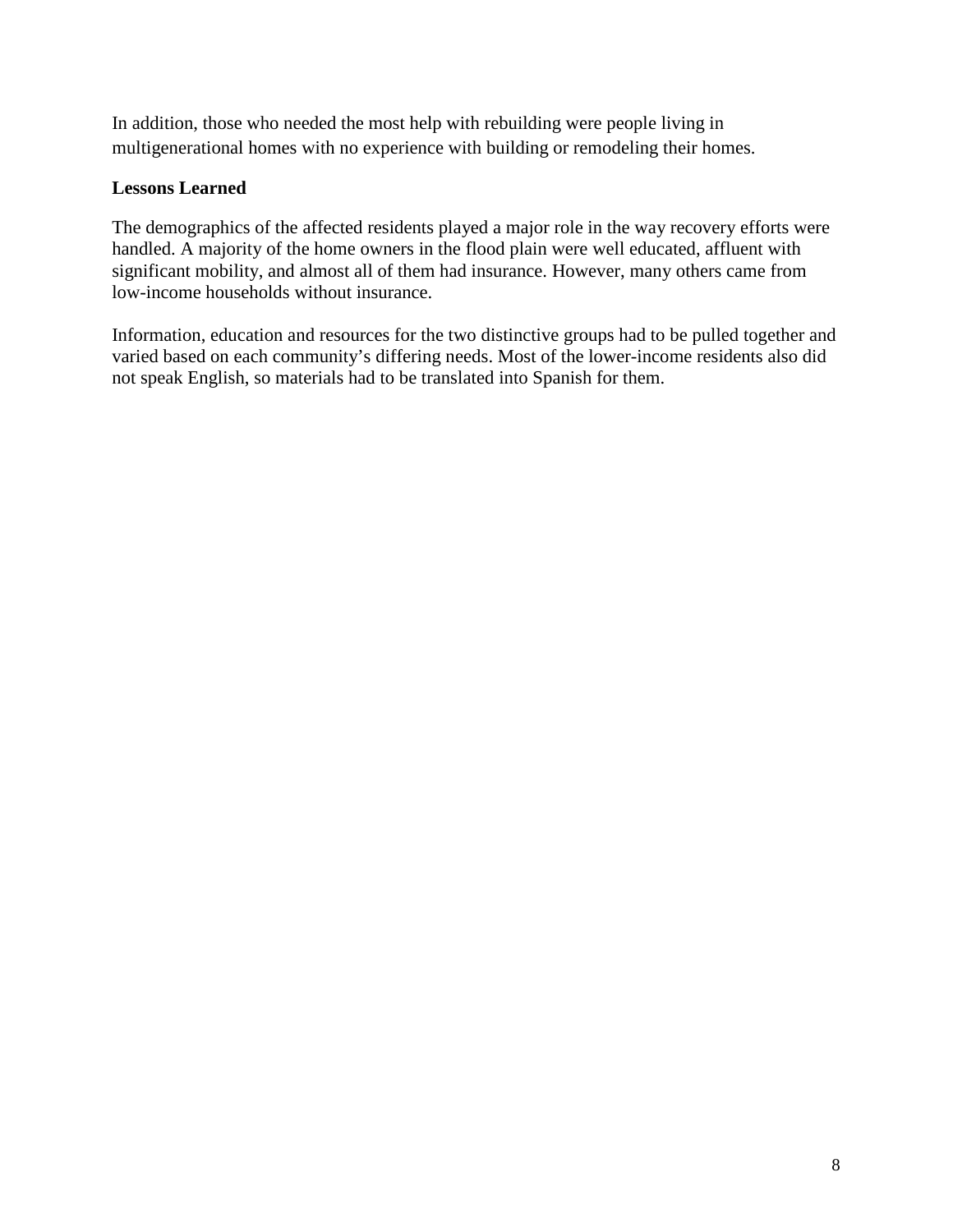### <span id="page-8-0"></span>**Oso, Washington**

#### **Background**

On March 22, 2014, a major mudslide occurred four miles east of Oso when a portion of an unstable hill collapsed, sending mud and debris across the North Fork of the Stillaguamish River. The landslide covered an area of approximately one square mile and killed 43 people. It also engulfed 49 homes and other structures, all located in an unincorporated rural neighborhood known as Steelhead Haven. Excluding landslides caused by [volcanic eruptions,](http://en.wikipedia.org/wiki/Volcano) earthquakes or [dam collapses,](http://en.wikipedia.org/wiki/Dam_failure) the Oso mudslide is the deadliest single landslide event in United States history.

#### **HBA Involvement**

Due to the nature and location of the event, there was not much HBA members could do to help those in need aside from making financial contributions to various nonprofits and donating items such as blankets and food to the families that were displaced. It was not possible to rebuild on the land where the mudslide occurred.

However, there was quite a bit of activity on the government affairs side of things. On the heels of the disaster, government officials were looking for a way to prevent anything like it from happening ever again, or at least from affecting so many people. Suggested actions included a building moratorium, increased setbacks for landowners in target areas, and mandatory geotechnical reports, among others.

"We wanted them to look at the big picture and realize that overcompensating for a disaster like this would not be beneficial to the community," said Shannon Affholter, executive director of the Master Builders Association of King and Snohomish Counties.

Because the HBA had already established good relationships with local elected officials, they were able to get the lawmakers to slow down, get the facts and really think about the long-term effects of the laws they were proposing before moving forward.

"They were well intended, but their actions could have had a negative impact on the housing industry and the entire county," Affholter said.

The HBA government affairs team worked around the clock, talking with and educating elected officials on the potential outcome of the legislation for builders and residents, ultimately defeating the ordinance.

"Forty-three people were killed in this landslide, so it affected all of us," Affholter said. "You know that they're trying to address something that's tragic. Our job is to help them be mindful of the impact of any reactionary legislative or regulatory changes, while also respecting what just took place."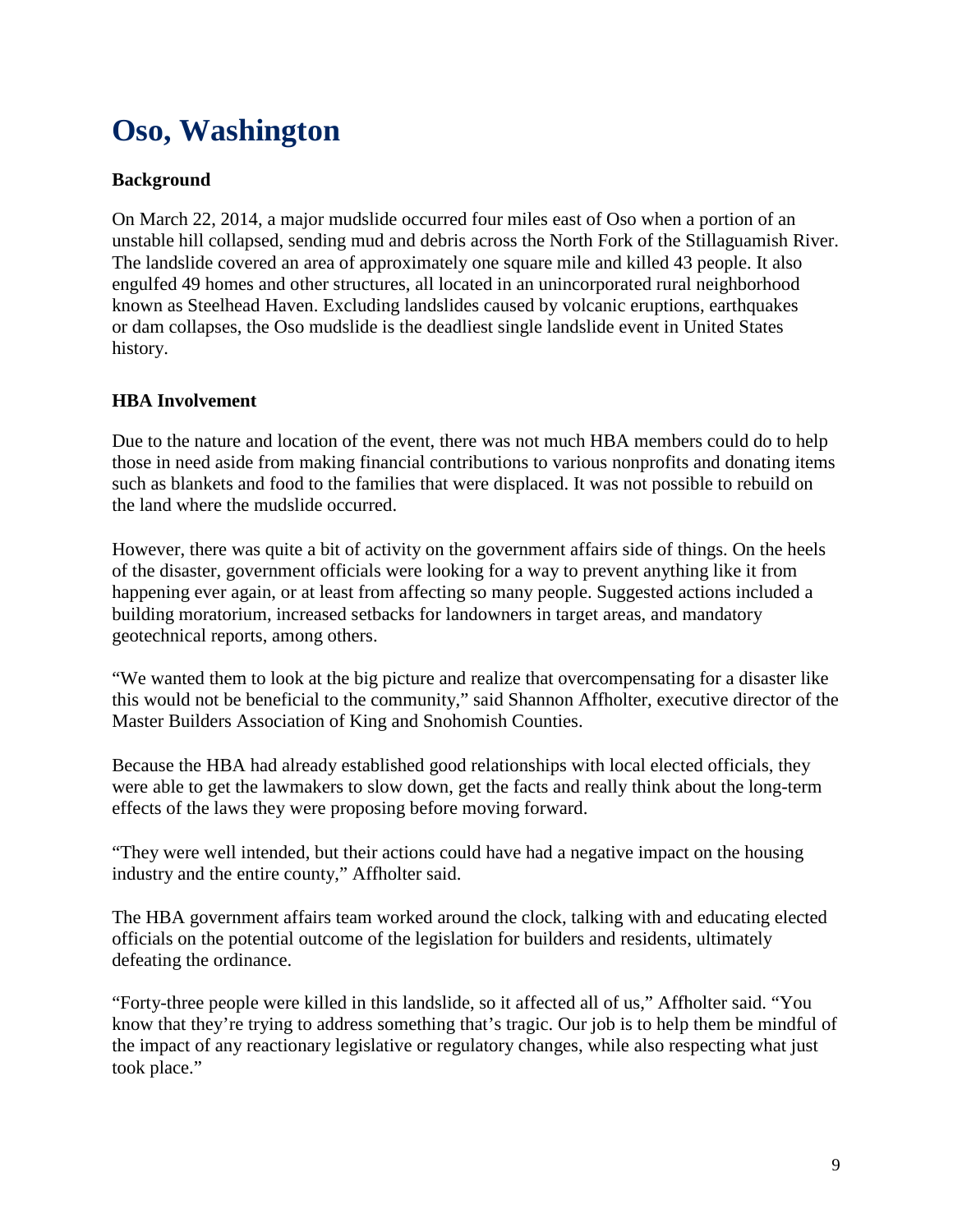The key, he said, was moving quickly and having key relationships solidly in place already.

#### **Challenges Experienced**

Affholter said the HBA found its biggest challenge in having so many organizations in the area that were willing to help those in need. Rather than reinvent the wheel, the HBA decided to communicate others' activities to members who wanted to give and/or get involved in the cleanup and recovery efforts.

#### **Best Practices**

When it comes to natural disasters, Affholter encourages other HBA executive officers to communicate early and often with all the other stakeholders involved so that everyone has a unified understanding of what is taking place.

It's also very important not to presume that decision makers have all the information and tools they need. And HBA leaders should not hesitate to step in to fill that void.

"In our situation, having good mapping data proved invaluable. They were able to see that the unintended consequences of their original proposal would have affected the whole county, and that carried the day," Affholter said.

He also recommends making yourself available, even after hours, especially in a state of emergency. And most importantly, respecting the families who have just lost their homes and/or loved ones.

"Though we wanted to protect our members and the building industry from any negative impact, we were still mindful of the families and homes that were destroyed," he said. "Unintended consequences are difficult to undo. It's important to resist the temptation to act for the sake of acting."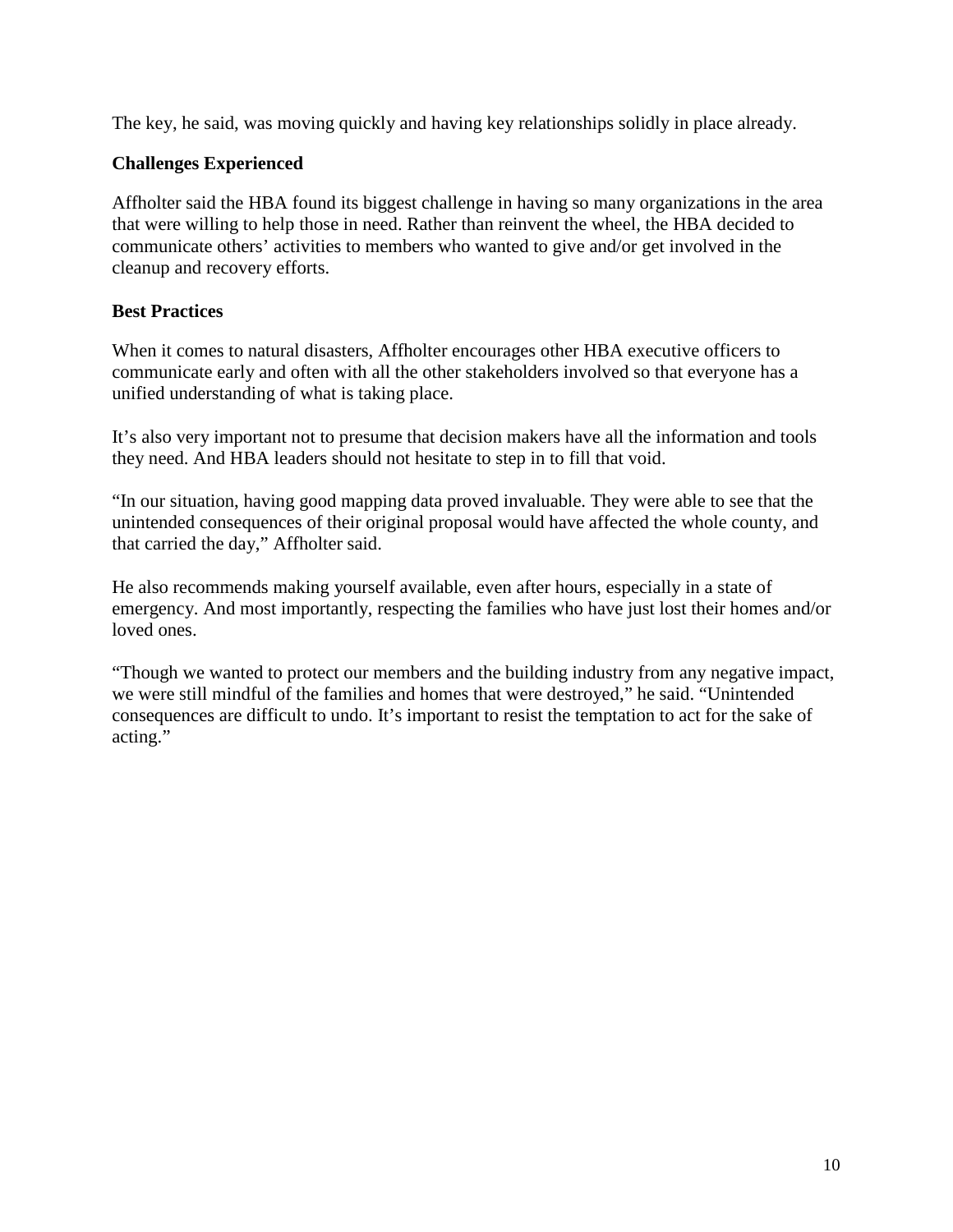## <span id="page-10-0"></span>**City of Joplin, Mo.**

#### **Background**

In May 201[1, a Category EF5 tornado hit Joplin,](http://www.nahb.org/showpage_details.aspx?showPageID=29995) a community of 50,000 residents. With wind speeds up to and exceeding 200 miles per hour, the tornado hit a 13-mile-long, three quarter mile wide stretch of land in a central section of the community, killing 162 people, injuring more than 1,100 others and causing property damages amounting to \$2.8 billion.

The tornado has been deemed the deadliest to strike the U.S. since the 1947 Glazier-Higgins-Woodward tornadoes, and the seventh deadliest overall. It also ranks as the costliest single tornado in U.S. history.

"It left us humble," said Crystal Harrington, executive officer of the HBA of Southwest Missouri, and Joplin resident. "It was so significant that it was the focus of our lives every waking minute for at least a year in the HBA office."

In total, the tornado destroyed nearly 7,000 houses, and over 850 others were damaged. The tornado also damaged five schools, 18 daycare centers, a high school, a technical school and the biggest hospital in the city.

#### **HBA Involvement**

In the aftermath of the storm, a number of insurance companies set up trailers throughout the city where residents could go to file claims; many of those whose homes were destroyed walked away with checks for thousands of dollars.

"We were immediately worried about storm chasers coming here. I'm a citizen of Joplin and I didn't want people in Joplin to get taken for a ride," Harrington said. "My other immediate reaction was: 'Dang it my guys need to work and make money. The rest of these people need to get out of town.'"

To protect these consumers and ensure that local builders would not be disenfranchised, the HBA developed a fact sheet on how to spot a fraudulent contractor, which came attached with a laminated copy of an actual insurance certificate. The HBA shared this information with local radio and television stations and asked them to spread the word too.

A local Joplin radio station, KZRG, which received national awards for the role it played in the city's recovery efforts, became the center of the universe for area residents after the city lost communications. Those who had battery-operated radios could listen to the station to get information 24/7 on what was happening in and about the city.

"They were taking calls from everybody," Harrington said. "Someone would call in and say, 'I haven't been able to find Cheryl Pippin and they would announce it. And then someone would call in and say, 'I talked to Cheryl yesterday. She's okay.' That's how we were communicating in the early days after the tornado."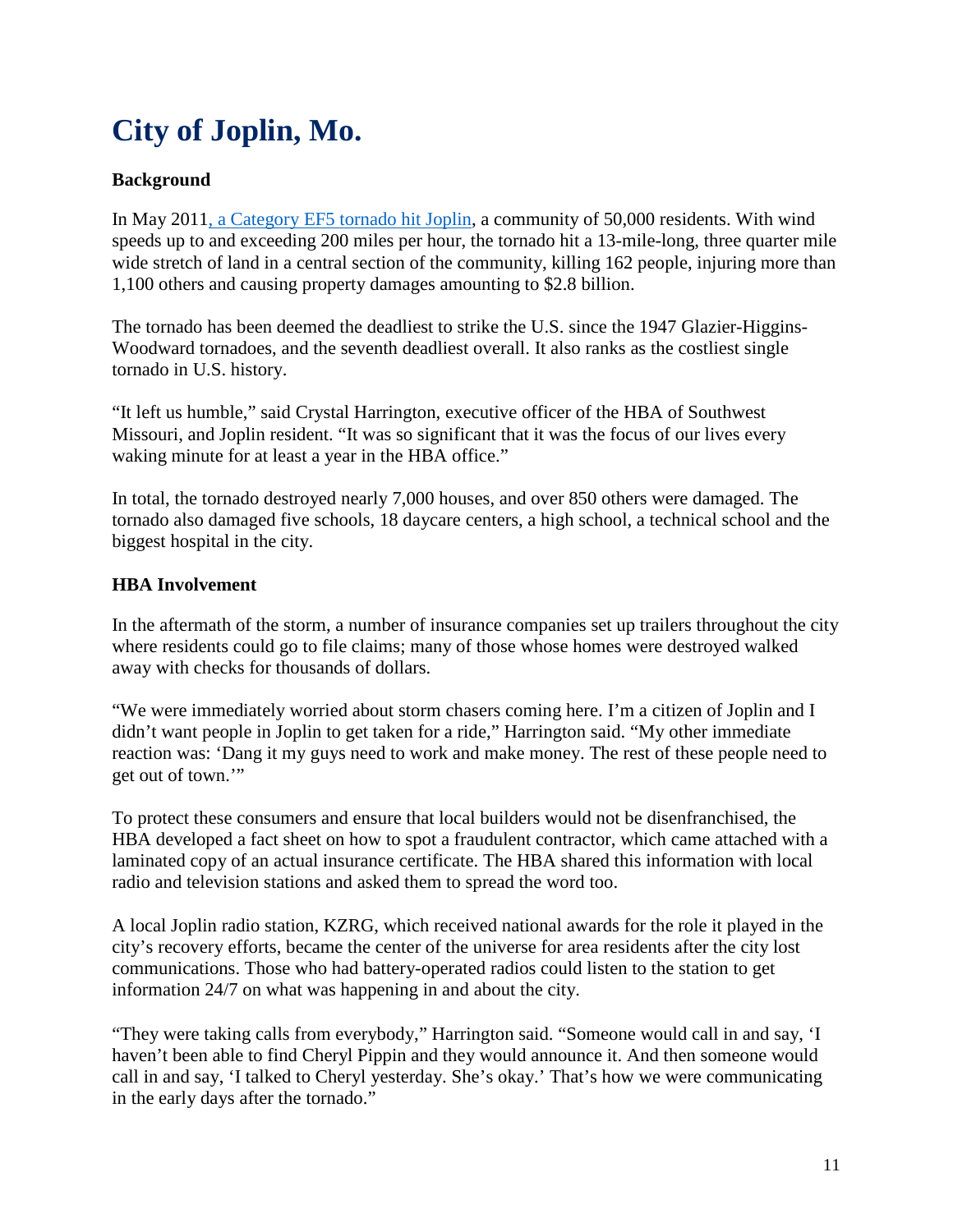As recovery efforts got underway, KZRG would also become an invaluable information hub for consumers and builders.

"Builders would call in and say, 'I've got five guys with tarps. Call this number and we'll come there and do it for you for free.' That kind of thing was going on," Harrington said.

The HBA also produced a membership card for local builder members, updated with an updated logo and the tagline, "Safer, Stronger, Better." The card featured the builder's name, the executive officer's signature, the HBA's contact information, the HBA's new signature logo, and it was dated the day after the tornado hit.

"During the disaster, it was something the builders could show to prove they were a member of the local HBA," Harrington said. "It became a useful tool because it validated our builders to the people needing their services."

Radio and television broadcasts advised consumers to ask builders about their membership card to confirm that they were dealing with a reputable builder from the local area.

"We told consumers that if the builder was a member of the HBA they had less to worry about in terms of whether they're going to walk away with your money," Harrington said.

The HBA also set up tables around the city in places where they knew tornado victims would be, such as insurance trailers and the local shopping mall, which had become a temporary distribution center for necessities like food, clothing and toiletries.

Using a small 3x3 sign on corrugated white board, touting the message, "Before you Talk to a Contractor, Talk to Us," they were able to draw attention to the table and distribute information about the steps to recovery.

They kept a printed membership directory at the table so that consumers could get a list of the most current HBA contractors with whom to work. One brochure, [a tri-fold with five steps to](http://www.nahb.org/fileUpload_details.aspx?contentID=240398)  [recovery,](http://www.nahb.org/fileUpload_details.aspx?contentID=240398) became particularly invaluable, Harrington said. Pat Sullivan, executive officer of the HBA of St. Louis and Eastern Missouri, developed the [brochure,](http://www.nahb.org/fileUpload_details.aspx?contentID=240399) which is available on nahb.org.

Throughout the recovery process, the HBA worked closely with city officials. Harrington said most of those relationships – with city staff, the building department, public works and the city council – had been forged long before the disaster occurred.

"Having excellent relationships in place with the people in your city before the disaster is very important," Harrington said. "They relied on me to make sure the recovery was done correctly, because I had 'the builders' ear.'"

A week after the disaster, the city council held a meeting to discuss a change in the building codes: a law requiring the addition of a basement or shelter to every new residence was proposed.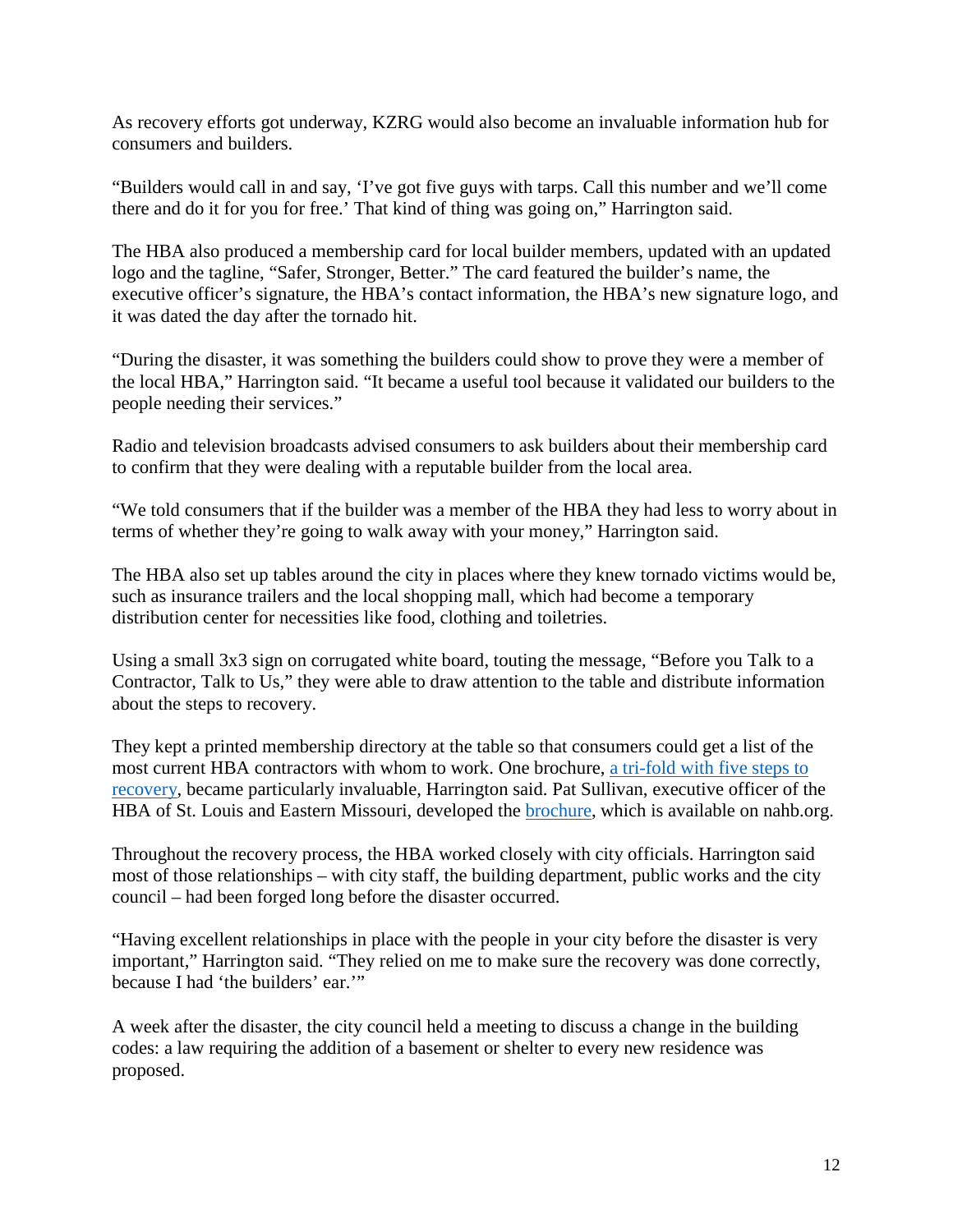Basements are uncommon in Joplin because the soil type there makes them more difficult and costly to build.

Harrington recommended instead that the council require builders to make foundations stronger and require that hurricane clips be installed on every home. The HBA also supported a building moratorium that was necessary for recovery efforts to begin.

Three months after the storm, the HBA held a tradeshow, the first of its kind for Joplin builders. The "Meet the Builders" tradeshow gave HBA members an exclusive opportunity to meet with home owners and provide them information about their services one-on-one in a central gathering place.

Consumers who participated were able to take advantage of a full day of free educational sessions on topics like financing, building methods and dealing with insurance companies. Local agencies and nonprofit organizations, like Rebuild Joplin and Catholic Charities, also set up booths at the show to provide information, resources and aid to those in need.

#### **Lessons Learned**

 $\overline{\phantom{a}}$ 

The damage caused by the tornado left the city in shambles, but it kicked a sluggish local economy into high gear.

"No one likes to talk about it, but disasters can be great for the economy," Harrington said.

Ironically, Harrington said they'd commissioned an economic impact study from NAHB several months before the tornado hit, and found that they needed a boost. In the months before the tornado, there were only three permits issued in Joplin. In other years, they'd have 50 to 60 permits filed/going at a time.

However, once the tornado hit, they were faced with the problem of not having enough people to handle the workload.

"Forty-two builders were not going to take care of what happened here. That became really obvious," Harrington said.

So within [2](#page-12-0)4 hours of the storm, she reached out to Matt Morrow, then executive officer<sup>2</sup> of the HBA of Greater Springfield, which had a membership three times larger than hers. News spread quickly about the need for additional help, and within three weeks, Joplin's HBA membership doubled.

In fact, the growth happened so quickly, Harrington and staff kept a computer-generated membership list at the tables they set up around town. Because so many builders wanted to join the local HBA, the list was constantly changing. They accepted builders from Springfield, Tulsa

<span id="page-12-0"></span><sup>2</sup> *Morrow now serves as the executive vice president of the Greater Birmingham Association of Home Builders.*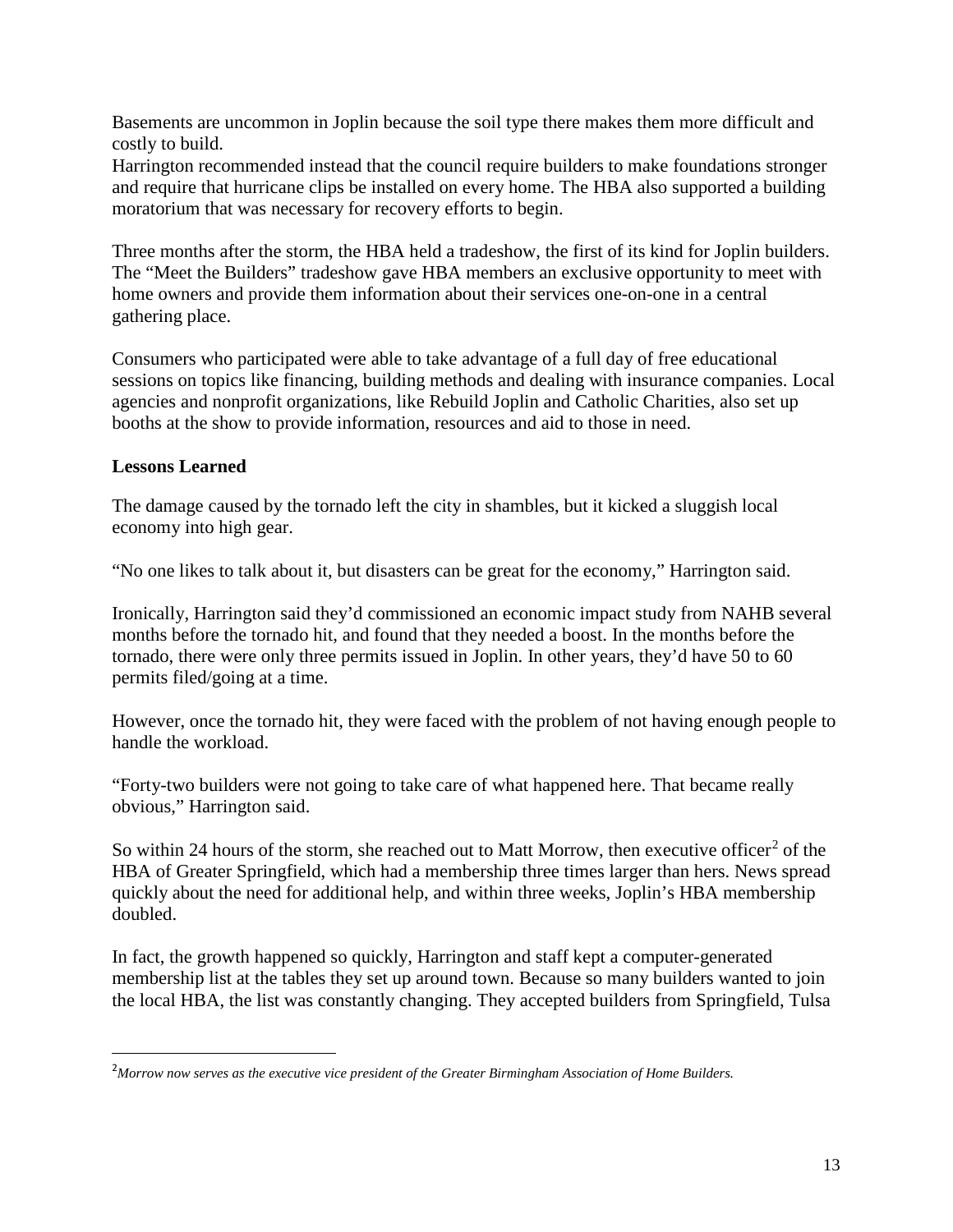and Northwest Arkansas into the HBA to help with the recovery efforts, all of where are within an hour's drive of Joplin.

"The first days were very lucrative for everybody. It probably kick started more than one economy in this area. No one likes to talk about how a natural disaster is good for the pocket book but it is," she said.

Another benefit that came of the storm was an upgrade to the existing housing stock. Most of the homes in the area the tornado hit were blighted; less than 50 of the 7,000 homes were valued at more than \$200,000, and only 3,800 of them were insured.

#### **Challenges Experienced**

The tornado severely impacted the HBA's revenue stream, and although the association received financial aid, it did not come when it was most needed.

"The amount of money we went through in the early days for things like printing, signage, laser ink – it drained our bank account immediately," Harrington said. And it did not help that the tornado brought all of the HBA's money-making events, such as the annual golf tournament, to a grinding halt.

In addition to money woes, the HBA was frustrated by the Occupational Safety and Health Administration's efforts to police builders working in the disaster area. "We had over 10,000 roofs that needed to be fixed. And the stores simply ran out of the roofing kits, vests and tie downs," Harrington said.

OSHA showed up 10 days after the storm, and began blanketing the area with violation citations, and warnings about violations. "They were tormenting people with violations, even though we were at a point where no one could get the harnesses they needed because all of the stores were sold out," Harrington said.

Another issue the HBA faced was dealing with the consumers and the insurance companies. The insurance claims adjusters were requesting estimates from multiple builders and most did not have the time or resources to meet the demand.

#### **Best Practices**

Many of the HBA's members were dealing with shock and damage to their own homes and businesses in the aftermath of the storm. Harrington made a point of conducting a member assessment; she called each one to check to see if they were okay, whether they needed anything, whether their business had been impacted, and what if anything they could do to help others.

A quarter of the HBA's membership consists of custom home builders, she said, so it was necessary to have conversations with them about who would do what to help the city rebuild. "It's of vital importance to know what kind of work they're willing to accept so you're not sending customers on a wild goose chase," she said. Plus, it's an added value to members to show them that you care. Harrington urges all EOs to take the extra steps needed – in good times and bad – to develop personal relationships with their builder members.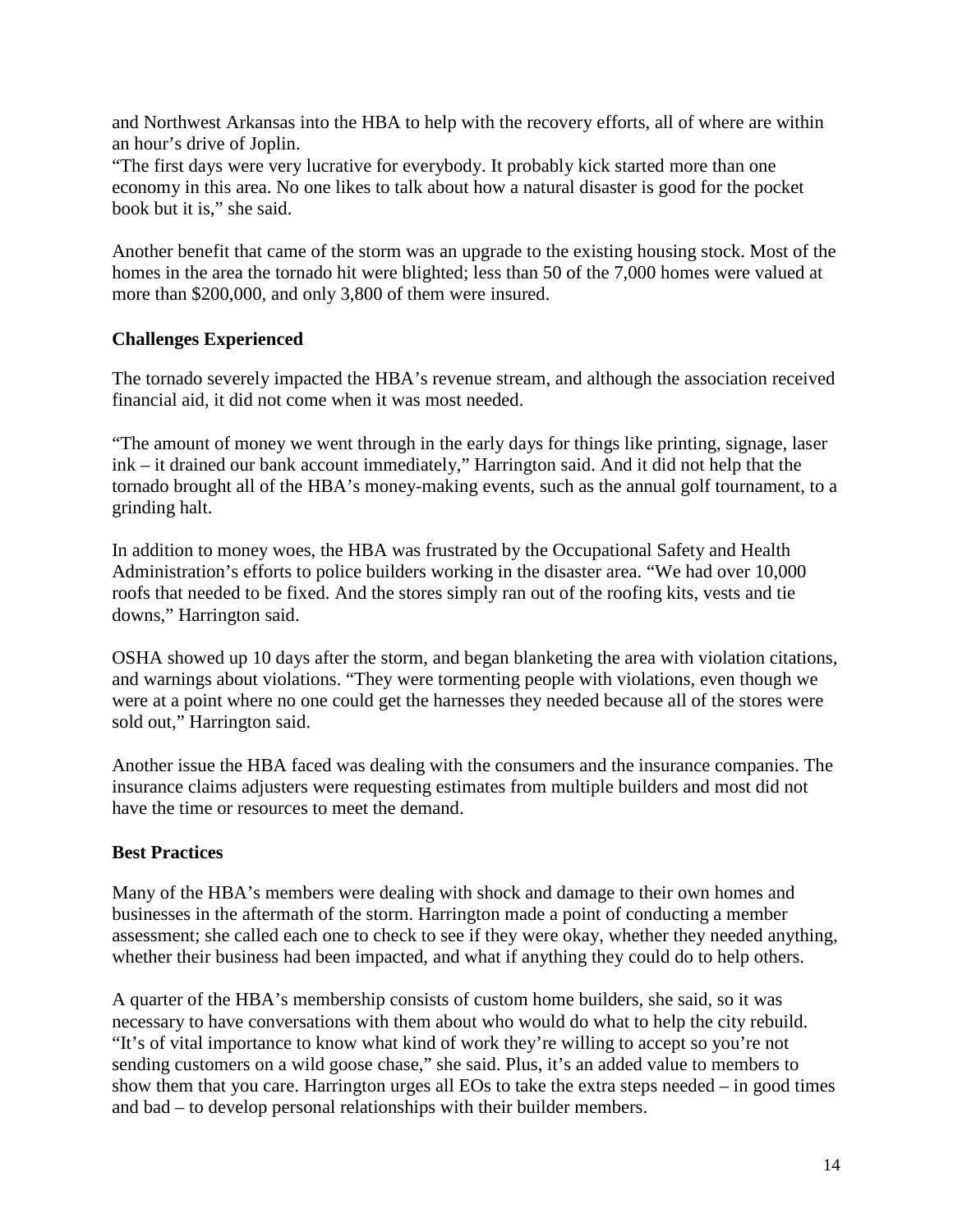### <span id="page-14-0"></span>**Best Practices for Community Outreach**

- **Get involved.** The HBA does have a role to play in a natural disaster, especially when there are people in need of help. Whether it's hosting town hall meetings, setting up booths and talking to consumers where they are, soliciting funds, or donating free products and services toward recovery efforts. An HBA's involvement demonstrates that builders care about their communities and are willing to give their time, money and expertise to help those in need.
- **•** *Define your mission.* During a disaster, the need is incredible and the resources few. Think about and discuss what capacity the HBA can and will serve should an unfortunate circumstance occur.
- **Know your threats.** Whatever your threat is, whether earthquakes, hurricanes, mudslides, landslides, flooding, tornadoes, be aware of it and knowledgeable about the associated vulnerabilities affecting the communities within your region.
- **Formulate** a *response for each threat.* Though your response to each individual threat will vary, it's critical to have some idea of how you would need to respond to them. For example, if you know your community has the potential for massive flooding, determine ahead of time what resources you'd need to have in place to aid members, consumers and property owners if that unfortunate circumstance should occur.
- *Develop a post-disaster action plan and public relations kit.* Some of the items to include in the kit may include informational fact sheets about how to start the rebuilding process; educational brochures on insurance, finance or legal topics; press releases; a phone and email list for key contacts; and/or pre-written scripts for broadcast news and radio segments or public service announcements. Make sure to keep these documents (and your website) as current and up-to-date as possible.
- *Build relationships.* Take time ahead of time to establish solid relationships with city, county and state officials, other housing-related nonprofits and organizations, and other industry professionals. Knowing their strengths and weaknesses will allow you to know what role you play and what you can offer when disaster strikes. Strong relationships with key officials will help you stay apprised of the situation and put you in a better position to manage the impact, if any, the disaster may have on your members, consumers and the home building industry.
- *Understand your role.* Recovery and repair are usually secondary, and more often, tertiary to rescue efforts and the immediate stabilization of a disaster area. It's important not to interfere with those efforts; and far more useful to come onto the scene once people are physically, emotionally and mentally ready to begin the rebuilding process.